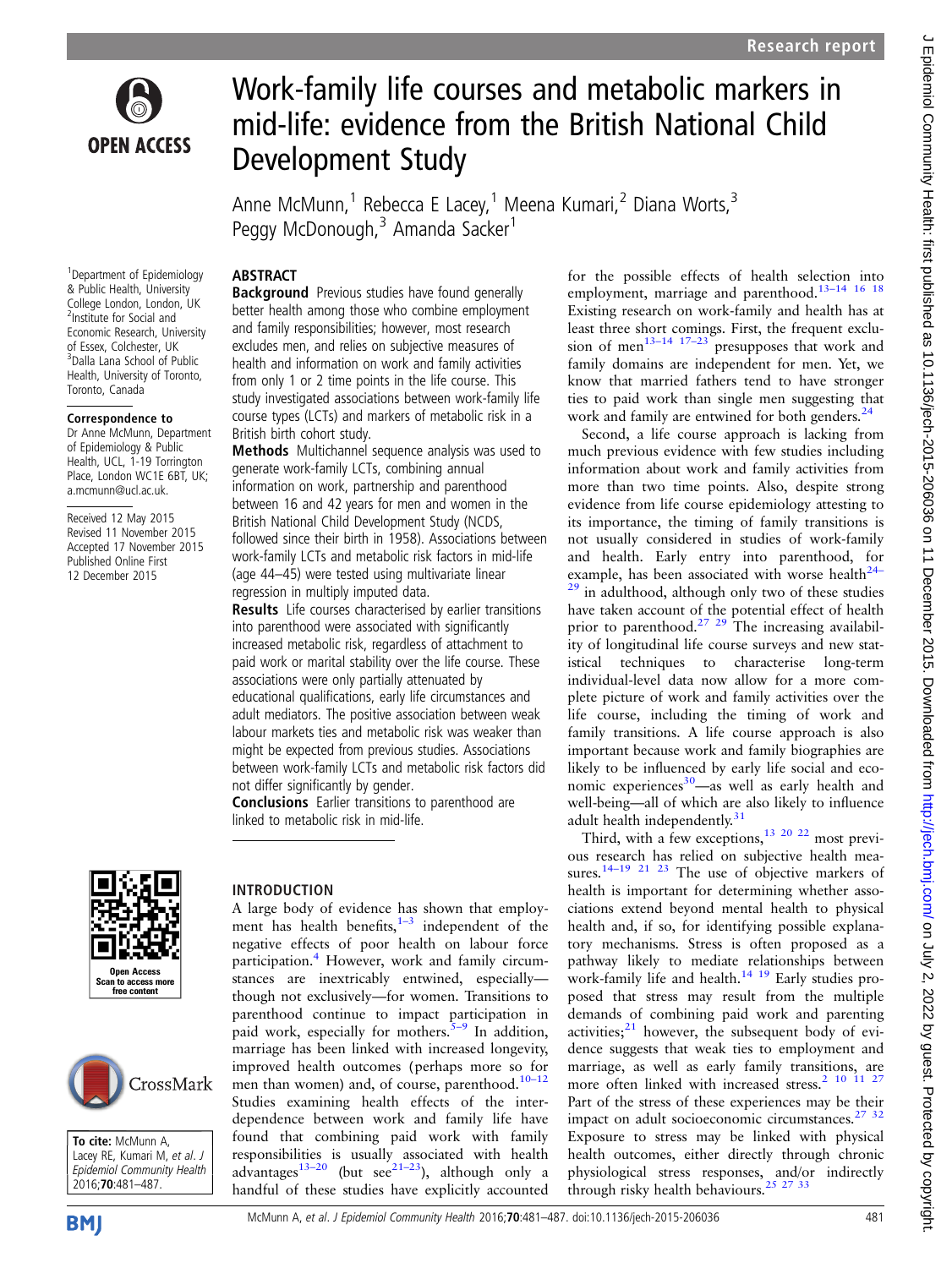We use multichannel sequence analysis, which allows for the holistic characterisation of multiple-domain trajectories, as work-family life course types (LCTs) using data from the British National Child Development Study (NCDS), a cohort of men and women followed since their birth in 1958. We then investigate the impact of work-family LCTs on metabolic risk factors, biomarkers thought to mediate associations between stress and health.[34 35](#page-6-0) We hypothesise that stressful work-family LCTs, such as those characterised by earlier transitions to parenthood and weak ties to paid work and marriage, may be linked with raised metabolic risk. Following a life course approach, we also examine whether early life circumstances that may set people onto more disadvantaged work-family trajectories explain associations with metabolic risk. Finally, we investigate the mediating roles of health behaviours and occupational class in adulthood.

## METHODS

#### Data

Our data are from the NCDS which recruited 17 415 babies born in 1 week of 1958 (98.2% of all births that week) in Great Britain[.36](#page-6-0) Data on economic, medical, developmental and social aspects of participants' lives were collected at birth and ages 7, 11, 16, 23, 33, 42, 44/45, 46 and 50. At age 44/45, a subsample of participants (n=9377, 77.9% of the target) completed a biomedical survey measuring biomarkers, including a range of metabolic risk factors. The NCDS data are publicly available and ethical approval for each wave of data collection was received from a UK Multi-Centre Research Ethics Committee.

#### Measures

#### Metabolic risk factors

Six markers of metabolic risk were available at age 44/45: waist circumference (WC), systolic and diastolic blood pressure (SBP and DBP), high-density lipoprotein (HDL) cholesterol, triglycerides and glycated haemoglobin (HbA1c). Triglycerides and HDL cholesterol were log-transformed for analysis as they were positively skewed.

## Work-family LCTs

Annual work, partnership and parenthood statuses were derived for ages 16 through 42. Work status was defined as full-time employment, part-time employment (≤30 h/week), full-time caring for children at home, or other not employed (unemployed, sick, in education or other). Partnership status was defined as married, cohabiting or not living with a partner. Parental status was categorised as no children in the household or youngest child >16 years, youngest child in household <5 years, or youngest child in household 5–16 years. Values for each age were then cross-classified to create 26 annual workfamily state variables, each with 36 possible combinations of work, partnership and parenthood. Multichannel sequence analysis was used to reduce this combination of variables to a set of work-family life course 'types' by measuring the distance from each individual's work-family sequence to a set of model workfamily biographies. Twelve model sequences were specified based on prior knowledge of this cohort, and with a view to capturing adequate variation across both genders while maintaining sufficient power [\(table 1](#page-2-0)). Distances were calculated using the Dynamic Hamming variant of optimal matching analysis, $37$  and participants were categorised based on their closest model biography. Further information on the derivation of these work-family LCTs has been published previously.<sup>[38](#page-6-0)</sup>

# Covariates

Two groups of covariates were included: early life factors (adolescent health, fathers' occupational class and participants' own educational attainment), and adult mediators (adult household social class, health behaviours and body mass index (BMI)). Adolescent health was measured by physician reports of whether, at age 16, the respondent had any condition likely to affect employment. The Rutter behaviour scales (both mother and teacher reported) assessed emotional health at age 16. Both scales were standardised as z-scores. Father's occupational class at age 16 used the UK Registrar General's Social Class schema, and respondents' educational attainment was measured as the highest qualification achieved by age 23. While we generally conceptualise educational attainment as an early life predictor of adult life courses, we recognise that the timing of education and family transitions may be bi-directional.

Adult mediators included the highest occupational class of the cohort member or their partner (where relevant) at age 42, using the same coding as for father's occupational class. Other adult mediators were smoking status (never, ex, current), exercise frequency (regularly yes/no), harmful drinking  $(2 +$  on the CAGE questionnaire) and self-reported BMI (correlations with measured BMI from preceding and subsequent waves were 0.74 and 0.82, respectively) at age  $42<sup>i</sup>$ 

# Statistical analysis

#### Missing data and analytic sample

Missing information on work, partnership and parenthood was imputed using a method recommended for overcoming problems of collinearity and inaccurate estimation of missing values when imputing sequence data. $39$  Twenty imputed data sets were created at this stage. Subsequently, missing covariate values were multiply imputed by chained equations.<sup>[40](#page-6-0)</sup> After imputation, our analytic sample comprised 7826 participants with data on workfamily life courses and biomarker outcomes. There was some bias in response to the biomedical follow-up survey: workfamily LCTs characterised by weak ties to paid work were most likely to drop out while those characterised by later family transitions were least likely.

## Regression analyses

Associations between work-family groups and metabolic risk factor outcomes were tested using nested multivariate linear regression models. Model 1 estimated the gender-adjusted associations between work-family LCTs and each outcome. Model 2 added early life factors, and model 3 included potential adult mediators. Gender by work-family LCT interaction terms were not statistically significant, so models were run with men and women combined (and controlling for gender). Results for triglycerides and HDL cholesterol are presented as percentage differences, as these outcomes were log-transformed. Sensitivity analyses were conducted for models predicting HbA1c excluding the 122 people who were on antidiabetic medication, and for HDL cholesterol and triglycerides excluding 105 participants on lipid-lowering drugs.

## RESULTS

## Work-family life courses in the NCDS

[Table 1](#page-2-0) describes the 12 work-family LTCs and their distribution in the NCDS. Almost all men (98%) were in one of the six

i BMI was not included in models predicting WC.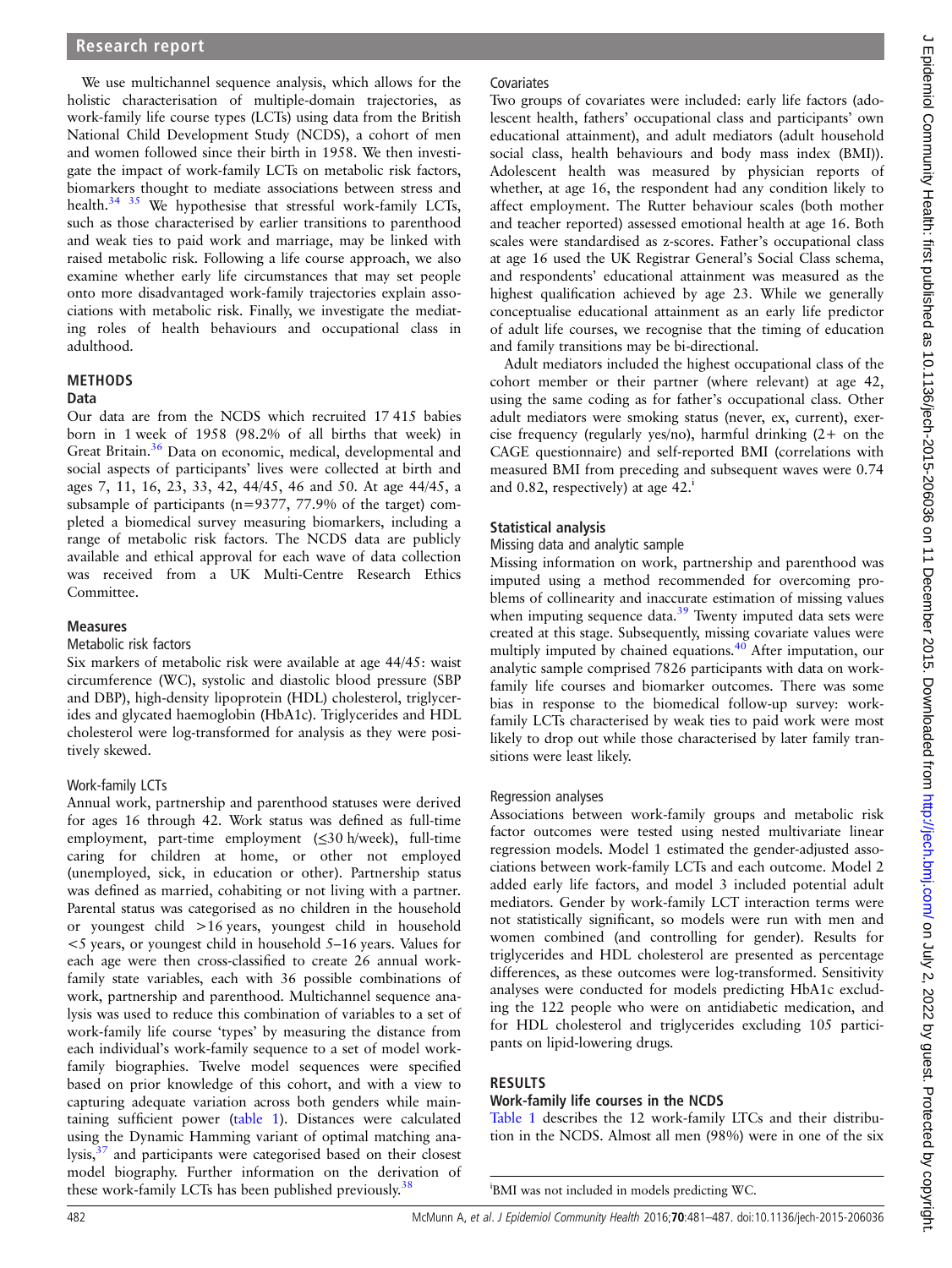<span id="page-2-0"></span>Table 1 Sample distributions for work-family life course types (LCTs) and associated 'model biography' sequences in the National Child Development Study 1958 British birth cohort

| Work-family type                                                                       | Men, %<br>$(N=3532)*t$ | Women, %<br>$(N=3696)*+$ | Model biographies (ages 16–42)                                                                                                                            |
|----------------------------------------------------------------------------------------|------------------------|--------------------------|-----------------------------------------------------------------------------------------------------------------------------------------------------------|
| 'Work, Later Family'                                                                   | 34.4                   | 8.9                      | Continuous full-time employment; cohabiting mid-20s, married from late 20s; parent from early 30s                                                         |
| 'Work, Cohabitation, Later<br>Parent'                                                  | 6.5                    | 5.1                      | Continuous full-time employment; cohabiting from mid-20s; parent from early 30s                                                                           |
| 'Work, Marriage,<br>Non-Parent'                                                        | 7.8                    | 8.9                      | Continuous full-time employment; married from early 20s; no children                                                                                      |
| 'Work, Earlier Family'                                                                 | 31.9                   | 11.7                     | Continuous full-time employment; married and parent from early 20s                                                                                        |
| 'Later Family, Work Break'                                                             | 0.2                    | 14.0                     | Employed full-time until late 20s, caring for children full-time from early 30s; married from mid-20s; parent<br>from early 30s                           |
| 'Work, No Family'                                                                      | 12.8                   | 10.1                     | Continuous full-time employment; no partner or children                                                                                                   |
| 'Earlier Family, Work Break'                                                           | 0.1                    | 15.8                     | Employed full-time until early 20s, caring for children full-time from early 20s, employed part-time from early<br>30s; married and parent from early 20s |
| 'Part-time Work, Earlier<br>Family'                                                    | 0.3                    | 18.0                     | Employed full-time until early 20s, part-time employed from early 20s; married and parent from early 20s                                                  |
| 'No Paid Work, Earlier<br>Family'                                                      | 0.1                    | 3.3                      | Employed part-time until early 20s, caring for children full-time from early 20s; marriage and parent from<br>early 20s                                   |
| 'Work, Divorced Parent'                                                                | 4.2                    | 2.5                      | Continuous full-time employment; married from early 20s, single from late 30s; parent from early 20s                                                      |
| 'Teen parent'                                                                          | 0.8                    | 1.2                      | Caring for children full-time until mid-20s, employed full-time from mid-20s; married from early 30s; parent<br>from late teens                           |
| 'Unstable Work, No Family'                                                             | 0.9                    | 0.6                      | Working intermittently; no partner or children                                                                                                            |
| *Percentages are given as data are imputed therefore Ns vary across imputed data sets. |                        |                          |                                                                                                                                                           |

†Sample restricted to those with at least one outcome.

work-family LTCs characterised by long-term full-time employment, and nearly two-thirds were in a group which combined long-term full-time employment with stable marriage and parenthood. 'Work, Later Family' was the modal work-family group for men (34%), followed closely by 'Work, Earlier Family' at 32%. Conversely, fewer than half (47%) of women were in one of the work-family LTCs characterised by long-term full-time employment. The 'Part-time Work, Earlier Family' group was most common among women (18%), followed by two career break groups: 'Earlier Family, Work Break' (16%) and 'Later Family, Work Break' (14%). Similar proportions of men and women were in the 'Work, Cohabitation, Later Parent' group (7% and 5%, respectively), the 'Work, Marriage, Non-Parent' group (8% of men, 9% of women) and the 'Work, No Family' group (13% of men, 10% of women). Only 4% of women were in the 'No Paid Work, Earlier Family' group, and few men or women were in groups characterised by marital dissolution, teen parenthood or weak ties to work or family.

# Work-family life courses and metabolic risk factors

Gender-adjusted associations

[Table 2](#page-3-0) shows regression results for metabolic risk factors by work-family LCTs. The 'Work, Later Family' group was taken as the reference throughout, as strong ties to paid work and later transitions to stable family life were hypothesised to be the most health enhancing, which was largely borne out. Each of the work-family LCTs characterised by earlier entry into parenthood was associated with significantly increased metabolic risk (model 1). In comparison with those who combined long-term employment with later family transitions, those in the 'Work, Earlier Family' group had significantly higher levels of each of the metabolic risk factors. Combining earlier parenthood with weaker ties to paid work also raised metabolic risk levels. Those in the 'No Paid Work, Earlier Family' group had significantly higher levels of risk on all but the BP measures, while 'Part-time Work, Earlier Family' and 'Earlier Family, Work Break' groups had significantly lower levels of HDL cholesterol and higher

levels of triglycerides. 'Teen parents' had riskier levels on all but SBP, although these associations were only significant at the 5% level for WC and triglycerides, probably because there were few individuals in this group. 'Work, Divorced Parents' had significantly higher levels on all outcomes except SBP, DBP and WC. Those with 'Unstable Work, No Family' also had large coefficients for everything except the BP measures, but these did not reach statistical significance, most likely due to the small size of this group. Those in the 'Work, No Family' group had significantly smaller WC, and 'Work, Cohabitation, Later Parents' had significantly higher levels of HbA1c in gender-adjusted models.

## Educational attainment and childhood predictors

Model 2 in [table 2](#page-3-0) tests whether the increased metabolic risks associated with earlier parenthood transitions (and, to a lesser extent, weak labour market ties) are due to lower levels of educational attainment and disadvantaged childhood circumstances that set people onto disadvantaged work-family pathways. The attenuating effects of education and early life circumstances were greatest for those in the 'No Paid Work, Earlier Family' group. For this group, the inclusion of education and early life factors rendered non-significant all metabolic risks except HDL cholesterol (although the coefficients remained large for triglycerides and HbA1c). The inclusion of education and early life factors also reduced to non-significance the associations between 'Work, Divorced Parent' and HDL cholesterol and triglycerides, as well as the elevated triglycerides among the 'Part-time Work, Earlier Family', 'Earlier Family, Work Break', and 'Teen parent' groups (although, again, the coefficients remained large). Education and childhood circumstances did not attenuate the greater metabolic risks found for the 'Work, Earlier Family' group, with the exception of HDL cholesterol which became non-significant.

## Adult mediators

Model 3 in [table 2](#page-3-0) examines the potential mediating effects of adult health behaviours, household social class and BMI. Raised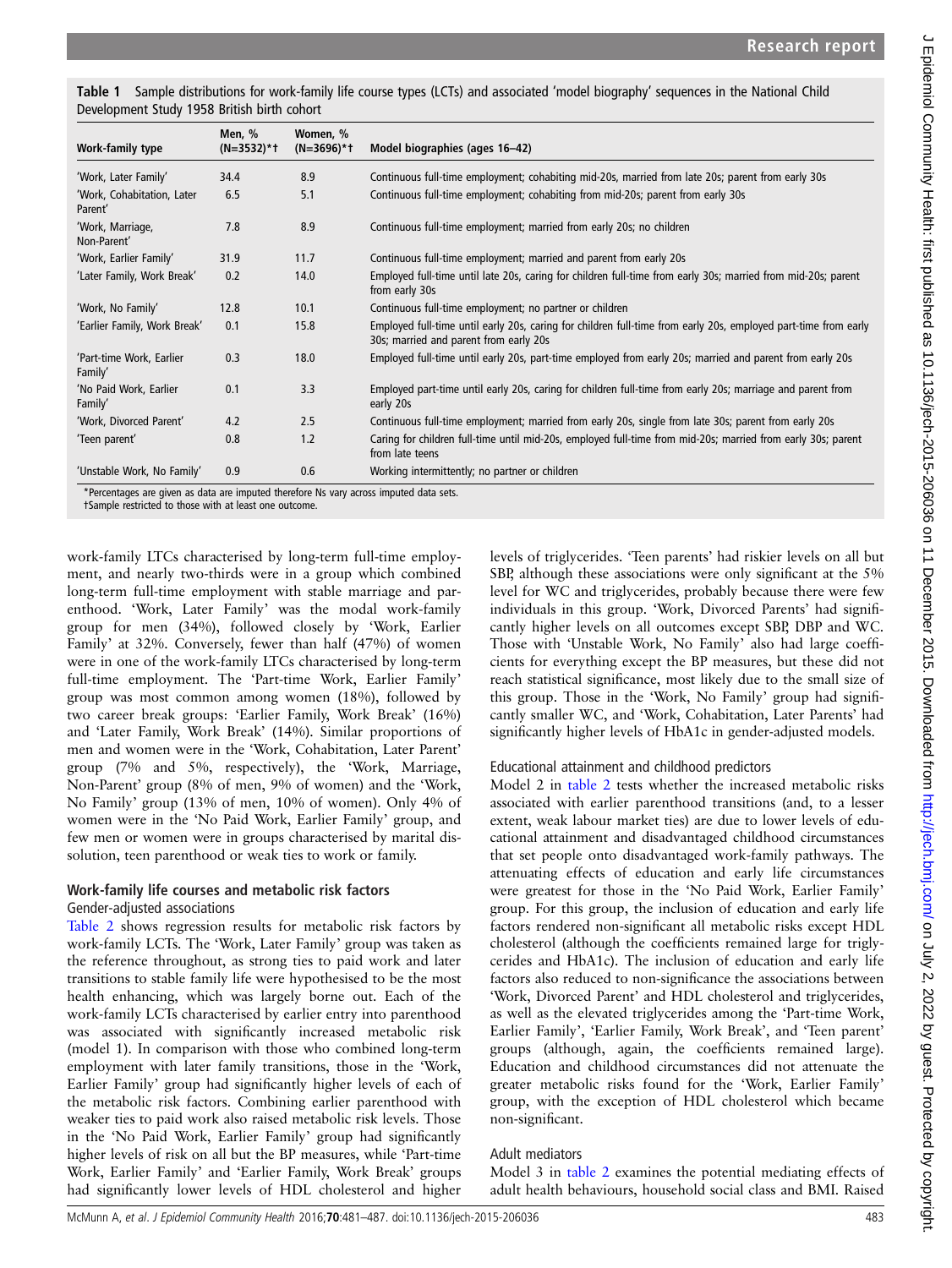<span id="page-3-0"></span>

| Table 2 Associations between work-family LCTs and metabolic risk factors in the National Child Development Study 1958 British birth cohort |                          |                     |                                      |                     |                                   |                    |
|--------------------------------------------------------------------------------------------------------------------------------------------|--------------------------|---------------------|--------------------------------------|---------------------|-----------------------------------|--------------------|
|                                                                                                                                            | Model 1: gender-adjusted |                     | Model 2: model 1+early life factors* |                     | Model 3: model 2+adult mediatorst |                    |
| Waist circumference (n=7791)                                                                                                               | <b>Reg coefficient</b>   | 95% CI              | <b>Reg coefficient</b>               | 95% CI              | <b>Reg coefficient</b>            | 95% CI             |
| Work, Later Family                                                                                                                         | Ref                      |                     | Ref                                  |                     | Ref                               |                    |
| Work, Cohabitation, Later Parents                                                                                                          | $-0.59$                  | $-1.83$ to 0.66     | $-1.25$                              | $-2.56$ to 0.07     | $-1.26$                           | $-2.57$ to 0.06    |
| Work, Marriage, Non-Parent                                                                                                                 | $-0.19$                  | $-1.29$ to 0.90     | 0.06                                 | $-1.10$ to 1.21     | $-0.10$                           | $-1.25$ to 1.05    |
| Work, Earlier Family                                                                                                                       | 1.98                     | 1.17 to 2.79        | 1.22                                 | 0.37 to 2.07        | 1.12                              | 0.27 to 1.96       |
| Later Family, Work Break                                                                                                                   | $-0.59$                  | $-1.86$ to 0.67     | $-0.48$                              | $-1.77$ to 0.82     | $-0.50$                           | $-1.80$ to 0.79    |
| Work, No Family                                                                                                                            | $-1.01$                  | $-1.99$ to $-0.02$  | $-0.70$                              | $-1.75$ to 0.34     | $-0.75$                           | $-1.79$ to 0.29    |
| Earlier Family, Work Break                                                                                                                 | 1.00                     | $-0.21$ to 2.21     | 0.19                                 | $-1.07$ to 1.45     | $-0.02$                           | $-1.28$ to 1.24    |
| Part-time Work, Earlier Family                                                                                                             | 0.90                     | $-0.26$ to 2.07     | 0.15                                 | $-1.06$ to 1.36     | 0.03                              | $-1.18$ to 1.23    |
| No Paid Work, Earlier Family                                                                                                               | 2.44                     | 0.30 to 4.58        | 0.43                                 | $-1.95$ to 2.82     | $-0.66$                           | $-3.08, 1.76$      |
| Work, Divorced Parent                                                                                                                      | 0.25                     | $-1.32$ to 1.82     | $-0.48$                              | $-2.10$ to 1.15     | $-0.60$                           | $-2.23$ to 1.03    |
| Teen parent                                                                                                                                | 3.54                     | 0.90 to 6.18        | 5.06                                 | 1.46 to 8.66        | 4.92                              | 1.35 to 8.48       |
| Unstable Work, No Family                                                                                                                   | 3.57                     | 0.47 to 6.67        | 2.23                                 | $-1.51$ to 5.97     | 2.25                              | $-1.57$ to 6.07    |
| $R^2$ (%)                                                                                                                                  | 23.3                     |                     | 24.5                                 |                     | 25.9                              |                    |
| Systolic blood pressure (n=7789)                                                                                                           | <b>Reg coefficient</b>   | 95% CI              | <b>Reg coefficient</b>               | 95% CI              | <b>Reg coefficient</b>            | 95% CI             |
| Work, Later Family                                                                                                                         | Ref                      |                     | Ref                                  |                     | Ref                               |                    |
| Work, Cohabitation, Later Parents                                                                                                          | 0.18                     | $-1.46$ to 1.82     | 0.02                                 | $-1.73$ to 1.76     | 0.20                              | $-1.51$ to 1.92    |
| Work, Marriage, Non-Parent                                                                                                                 | 0.71                     | $-0.75$ to 2.16     | 0.62                                 | $-0.93$ to 2.16     | 0.62                              | $-0.89$ to 2.13    |
| Work, Earlier Family                                                                                                                       | 2.31                     | 1.24 to 3.38        | 1.97                                 | 0.84 to 3.10        | 1.40                              | $0.29$ to $2.51$   |
| Later Family, Work Break                                                                                                                   | $-0.62$                  | $-2.28$ to 1.05     | $-0.50$                              | $-2.23$ to 1.23     | $-0.25$                           | $-1.95$ to 1.45    |
| Work, No Family                                                                                                                            | $-0.22$                  | $-1.51$ to 1.08     | $-0.11$                              | $-1.49$ to 1.27     | 0.22                              | $-1.13$ to 1.57    |
| Earlier Family, Work Break                                                                                                                 | 1.37                     | $-0.23$ to 2.97     | 0.93                                 | $-0.74$ to 2.61     | 0.70                              | $-0.94$ to 2.34    |
| Part-time Work, Earlier Family                                                                                                             | 1.01                     | $-0.53$ to 2.55     | 0.56                                 | $-1.05$ to 2.17     | 0.41                              | $-1.17$ to 2.00    |
| No Paid Work, Earlier Family                                                                                                               | $-0.66$                  | $-3.44$ to 2.24     | $-2.03$                              | $-5.22$ to 1.15     | $-2.13$                           | $-5.28$ to 1.02    |
| Work, Divorced Parent                                                                                                                      | 1.33                     | $-0.75$ to 3.42     | 1.15                                 | $-1.04$ to 3.33     | 1.02                              | $-1.12$ to 3.17    |
| Teen parent                                                                                                                                | 1.33                     | $-2.16$ to 4.81     | 0.82                                 | $-1.84$ to 5.47     | 0.24                              | $-4.29$ to 4.76    |
| Unstable Work, No Family                                                                                                                   |                          |                     | $-0.01$                              |                     | $-1.99$                           |                    |
| $R^2$ (%)                                                                                                                                  | 1.19<br>13.5             | $-2.82$ to 5.20     | 13.9                                 | $-4.92$ to $4.91$   | 18.4                              | $-6.94$ to 2.96    |
| Diastolic blood pressure (n=7789)                                                                                                          | <b>Reg coefficient</b>   | 95% CI              | <b>Reg coefficient</b>               | 95% CI              | <b>Reg coefficient</b>            | 95% CI             |
| Work, Later Family                                                                                                                         | Ref                      |                     | Ref                                  |                     | Ref                               |                    |
| Work, Cohabitation, Later Parents                                                                                                          | 0.08                     | $-1.05$ to 1.22     | $-0.05$                              | $-1.25$ to 1.16     | 0.10                              | $-1.08$ to 1.29    |
| Work, Marriage, Non-Parent                                                                                                                 | 0.92                     | $-0.08$ to 1.92     | 0.84                                 | $-0.22$ to 1.91     | 0.75                              | $-0.29$ to 1.80    |
| Work, Earlier Family                                                                                                                       | 1.41                     | 0.68 to 2.15        | 1.03                                 | 0.25 to 1.81        | 0.65                              | $-0.11$ to 1.42    |
| Later Family, Work Break                                                                                                                   | $-0.43$                  | $-1.58$ to 0.72     | $-0.53$                              | $-1.73$ to 0.67     | $-0.43$                           | $-1.61$ to 0.74    |
|                                                                                                                                            |                          |                     | 0.0001                               |                     | 0.18                              |                    |
| Work, No Family                                                                                                                            | 0.09                     | $-0.80$ to 0.99     |                                      | $-0.95$ to 0.95     |                                   | $-0.75$ to 1.12    |
| Earlier Family, Work Break                                                                                                                 | 0.52                     | $-0.58$ to 1.62     | 0.18                                 | $-0.98$ to 1.34     | $-0.002$                          | $-1.14$ to 1.13    |
| Part-time Work, Earlier Family                                                                                                             | 0.69                     | $-0.37$ to 1.76     | 0.28                                 | $-0.83$ to 1.40     | 0.17                              | $-0.93$ to 1.26    |
| No Paid Work, Earlier Family                                                                                                               | $-0.69$                  | $-2.66$ to 1.29     | $-1.30$                              | $-3.52$ to 0.91     | $-1.45$                           | $-3.64$ to 0.74    |
| Work, Divorced Parent                                                                                                                      | 0.68                     | $-0.76$ to 2.13     | 0.43                                 | $-1.09$ to 1.95     | 0.50                              | $-0.99$ to 1.99    |
| Teen parent                                                                                                                                | 2.02                     | $-0.35$ to 4.38     | 1.89                                 | $-1.30$ to 5.08     | 1.53                              | $-1.60$ to 4.67    |
| Unstable Work, No Family<br>$R^2$ (%)                                                                                                      | $-0.18$<br>8.7           | $-2.92$ to 2.57     | $-0.69$<br>9.1                       | $-4.06$ to 2.68     | $-1.57$<br>13.8                   | $-4.95$ to 1.81    |
| HDL cholesterol (n=6597)                                                                                                                   | Per cent difference      | 95% CI              | Per cent difference                  | 95% CI              | Per cent difference               | 95% CI             |
| Work, Later Family                                                                                                                         | Ref                      |                     | Ref                                  |                     | Ref                               |                    |
| Work, Cohabitation, Later Parents                                                                                                          | 0.78                     | $-1.85$ to 3.47     | 1.60                                 | $-1.20$ to 4.48     | 1.14                              | $-1.49$ to 3.85    |
| Work, Marriage, Non-Parent                                                                                                                 | 1.80                     | $-0.54$ to 4.19     | 1.33                                 | $-1.13$ to 3.86     | 0.73                              | $-1.58$ to 3.08    |
| Work, Earlier Family                                                                                                                       |                          |                     |                                      |                     | $-0.03$                           |                    |
|                                                                                                                                            | $-2.70$                  | $-4.34$ to $-1.04$  | $-1.31$                              | $-3.05$ to 0.46     |                                   | $-1.69$ to 1.66    |
| Later Family, Work Break                                                                                                                   | 0.50                     | $-2.12$ to 3.20     | 0.84                                 | $-1.87$ to 3.14     | 0.08                              | $-2.46$ to 2.69    |
| Work, No Family                                                                                                                            | 1.08                     | $-1.00$ to 3.21     | 0.90                                 | $-1.28$ to 3.14     | 0.15                              | $-1.89$ to 2.23    |
| Earlier Family, Work Break                                                                                                                 | $-4.22$                  | $-6.65$ to $-1.74$  | $-2.85$                              | $-5.41$ to $-0.22$  | $-2.55$                           | $-4.97$ to $-0.07$ |
| Part-time Work, Earlier Family                                                                                                             | $-4.21$                  | $-6.53$ to $-1.84$  | $-3.19$                              | $-5.61$ to $-0.71$  | $-2.68$                           | $-4.97$ to $-0.32$ |
| No Paid Work, Earlier Family                                                                                                               | $-8.70$                  | $-12.93$ to $-4.26$ | $-5.75$                              | $-10.52$ to $-0.73$ | $-4.93$                           | $-9.57$ to $-0.05$ |
| Work, Divorced Parent                                                                                                                      | $-4.05$                  | $-7.14$ to $-0.85$  | $-2.52$                              | $-5.79$ to 0.87     | $-2.64$                           | $-5.73$ to 0.56    |
| Teen parent                                                                                                                                | $-5.60$                  | $-11.38$ to 0.55    | $-2.84$                              | $-10.62$ to 5.61    | $-2.90$                           | $-10.36$ to 5.19   |
|                                                                                                                                            |                          |                     |                                      |                     |                                   |                    |
| Unstable Work, No Family<br>$R^2$ (%)                                                                                                      | $-5.02$<br>12.0          | $-10.99$ to 1.36    | $-1.68$<br>13.8                      | $-9.00$ to 6.24     | $-3.02$<br>23.8                   | $-10.05$ to 4.56   |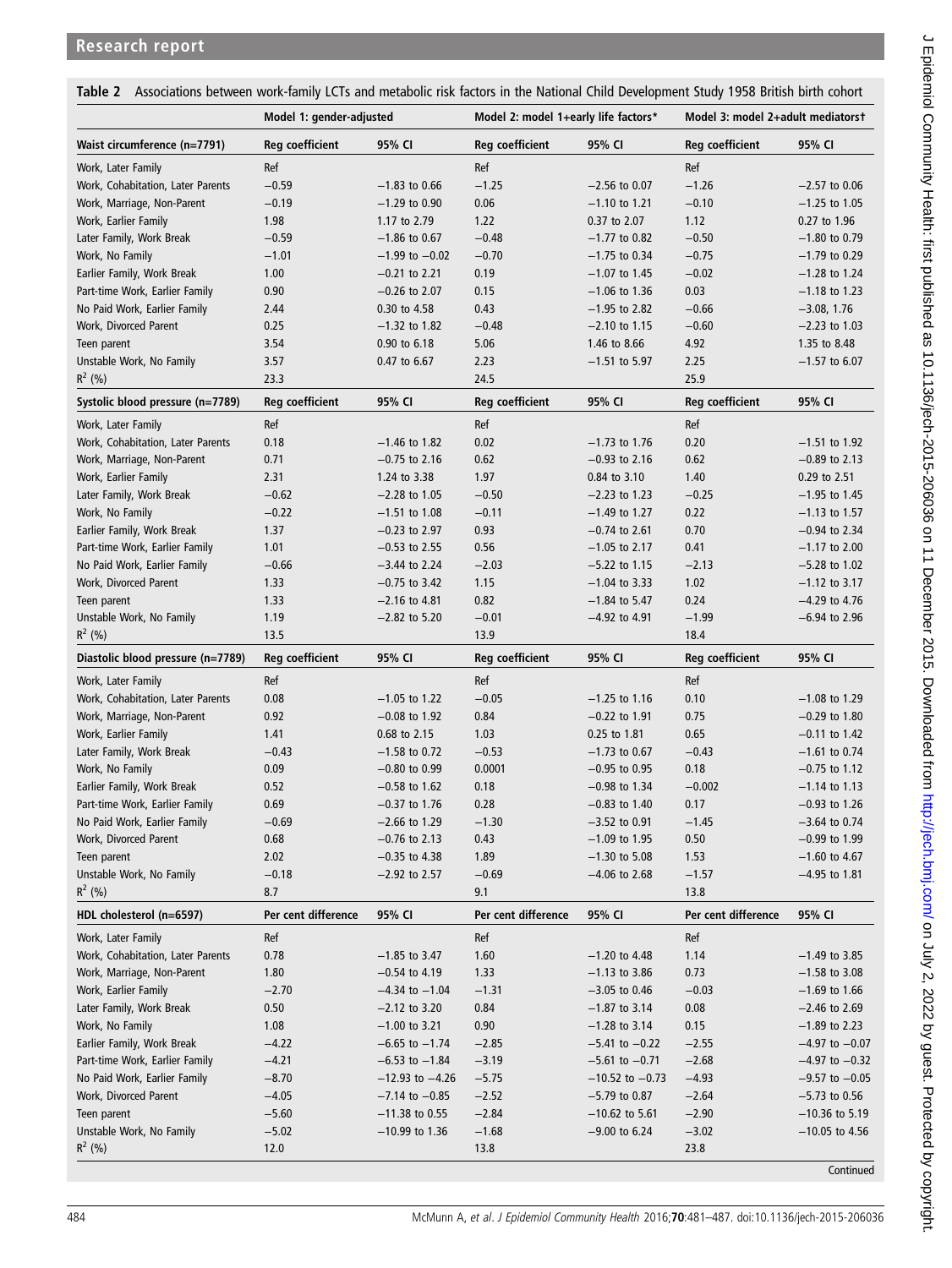#### Table 2 Continued

|                                   | Model 1: gender-adjusted |                  | Model 2: model 1+early life factors* |                   | Model 3: model 2+adult mediatorst |                   |
|-----------------------------------|--------------------------|------------------|--------------------------------------|-------------------|-----------------------------------|-------------------|
| Triglycerides (n=6591)            | Per cent difference      | 95% CI           | Per cent difference                  | 95% CI            | Per cent difference               | 95% CI            |
| Work, Later Family                | Ref                      |                  | Ref                                  |                   | Ref                               |                   |
| Work, Cohabitation, Later Parents | $-1.93$                  | $-7.92$ to 4.45  | $-4.95$                              | $-11.05$ to 1.58  | $-5.29$                           | $-11.13$ to 0.95  |
| Work, Marriage, Non-Parent        | 1.08                     | $-4.41$ to 6.89  | 0.47                                 | $-5.28$ to 6.57   | 1.23                              | $-4.33$ to $7.10$ |
| Work, Earlier Family              | 10.10                    | 5.69 to 14.69    | 6.39                                 | 1.96 to 11.02     | 3.46                              | $-0.69$ to 7.78   |
| Later Family, Work Break          | 1.70                     | $-4.54$ to 8.36  | 2.54                                 | $-3.90$ to 9.42   | 3.92                              | $-2.38$ to 10.62  |
| Work, No Family                   | $-1.36$                  | $-6.16$ to 3.70  | $-1.42$                              | $-6.42$ to 3.89   | $-0.37$                           | $-5.26$ to 4.76   |
| Earlier Family, Work Break        | 9.85                     | 3.33 to 16.79    | 5.61                                 | $-0.90$ to 12.55  | 5.04                              | $-1.19$ to 11.66  |
| Part-time Work, Earlier Family    | 7.58                     | 1.47 to 14.06    | 4.54                                 | $-1.63$ to 11.05  | 3.56                              | $-2.30$ to 9.77   |
| No Paid Work, Earlier Family      | 14.31                    | 2.37 to 27.64    | 4.82                                 | $-6.98$ to 18.12  | 2.92                              | $-8.40$ to 15.64  |
| Work, Divorced Parent             | 9.11                     | 0.87 to 18.02    | 5.10                                 | $-3.15$ to 14.05  | 3.99                              | $-3.90$ to 12.54  |
| Teen parent                       | 18.76                    | 2.82 to 37.18    | 7.51                                 | $-10.82$ to 29.61 | 5.82                              | $-11.61$ to 26.69 |
| Unstable Work, No Family          | 13.59                    | $-2.92$ to 32.90 | 8.87                                 | $-9.85$ to 31.49  | 5.29                              | $-12.65, 26.79$   |
| $R^2$ (%)                         | 14.0                     |                  | 15.2                                 |                   | 22.6                              |                   |
| HbA1c (n=6682)                    | <b>Reg coefficient</b>   | 95% CI           | <b>Reg coefficient</b>               | 95% CI            | <b>Reg coefficient</b>            | 95% CI            |
| Work, Later Family                | Ref                      |                  | Ref                                  |                   | Ref                               |                   |
| Work, Cohabitation, Later Parents | 0.11                     | 0.03 to 0.18     | 0.06                                 | $-0.02$ to 0.14   | 0.05                              | $-0.03$ to 0.12   |
| Work, Marriage, Non-Parent        | 0.002                    | $-0.06$ to 0.07  | 0.02                                 | $-0.05$ to 0.09   | 0.02                              | $-0.04$ to 0.09   |
| Work, Earlier Family              | 0.12                     | 0.07 to 0.17     | 0.09                                 | 0.04 to 0.14      | 0.06                              | 0.01 to 0.11      |
| Later Family, Work Break          | 0.07                     | $-0.003$ to 0.15 | 0.08                                 | 0.01 to 0.16      | 0.09                              | 0.02 to 0.16      |
| Work, No Family                   | 0.03                     | $-0.03$ to 0.09  | 0.04                                 | $-0.02$ to $0.10$ | 0.05                              | $-0.01$ to 0.11   |
| Earlier Family, Work Break        | 0.05                     | $-0.02$ to 0.13  | 0.04                                 | $-0.04$ to 0.11   | 0.02                              | $-0.05$ to 0.10   |
| Part-time Work, Earlier Family    | 0.03                     | $-0.04$ to 0.10  | 0.02                                 | $-0.05$ to 0.09   | 0.004                             | $-0.06$ to 0.07   |
| No Paid Work, Earlier Family      | 0.17                     | 0.02 to 0.31     | 0.14                                 | $-0.02$ to 0.29   | 0.06                              | $-0.08$ to 0.20   |
| Work, Divorced Parent             | 0.16                     | 0.06 to 0.25     | 0.13                                 | 0.04 to 0.23      | 0.12                              | 0.03 to 0.21      |
| Teen parent                       | 0.10                     | $-0.07$ to 0.28  | 0.05                                 | $-0.18$ to 0.28   | 0.03                              | $-0.19$ to 0.25   |
| Unstable Work, No Family          | 0.17                     | $-0.01$ to 0.36  | 0.15                                 | $-0.07$ to 0.37   | $-0.03$                           | $-0.25$ to 0.19   |
| $R^2$ (%)                         | 1.5                      |                  | 2.0                                  |                   | 8.1                               |                   |

\*Adjusted for gender, father's occupational class, child health, educational attainment.

†Adjusted for gender, father's occupational class, child health, educational attainment, household occupational class, smoking status, exercise frequency, problem drinking and BMI. BMI, body mass index; HbA1c, glycated haemoglobin; HDL, high-density lipoprotein; LCT, life course type; Reg, regression.

levels of DBP and triglycerides in the 'Work, Earlier Family' group were explained by these mediators (primarily by BMI for both outcomes). Otherwise, higher metabolic risk was not mediated by adult factors. Levels of WC, SBP and HbA1c remained significantly elevated for those in the 'Work, Earlier Family' group. WC remained significantly larger for 'Teen parents', and HDL cholesterol remained significantly lower for those who combined earlier parenthood with weak labour market trajectories: 'No Paid Work, Earlier Family', 'Part-time Work, Earlier Family', and 'Earlier Family, Work Break.' HbA1c continued to be higher for 'Work, Divorced Parents', and the 'Later Family, Work Break' group.

Results for HDL cholesterol and triglycerides were unchanged in a sensitivity analysis which removed individuals on lipid-lowering medications. Associations between work-family LCTs and HbA1c were weaker when those taking antidiabetic medication were excluded. This was because HbA1c levels were significantly higher among medication users, and usage was concentrated in the 'Work, Earlier Family' and 'Work, Divorced Parent' groups.

## **DISCUSSION**

This study has investigated metabolic risk factors in relation to work-family life courses (to age 42) among men and women in the NCDS British birth cohort. Each of the work-family biographies characterised by earlier transitions to parenthood was associated with significantly elevated metabolic risk factors,

regardless of the strength of attachment to paid work or the stability of marriage over the life course. The one exception to this was HDL cholesterol where risk was concentrated in groups characterised by earlier parenthood combined weaker ties to paid work. We examined whether early life factors set individuals onto a 'chain of risk' by selecting them into less salutary work-family biographies.<sup>[31](#page-6-0)</sup> In this cohort, those in work-family groups characterised by earlier parenthood did have lower levels of educational attainment than those in groups who became parents later; however, earlier parents were not significantly more likely than other members of the cohort to have had poor physical or emotional health or live in disadvantaged socioeconomic circumstances in childhood. We investigated whether the increased mid-life health risk among earlier parents in this cohort was explained by the role of education in setting early parents onto a life course of accumulated disadvantage or stress. The inclusion of educational qualifications in the models did attenuate associations between certain groups and certain metabolic risk factor outcomes. Nevertheless, higher metabolic risk persisted for other groups, particularly those who combined earlier parenthood with stable full-time employment and marriage across the life course (to age 42).

We then examined whether the metabolic risk that remained for earlier parenthood groups after accounting for education and early life factors operated through unhealthy behaviours or disadvantaged occupational class in adulthood. Adult mediators (particularly BMI) were important for triglycerides and DBP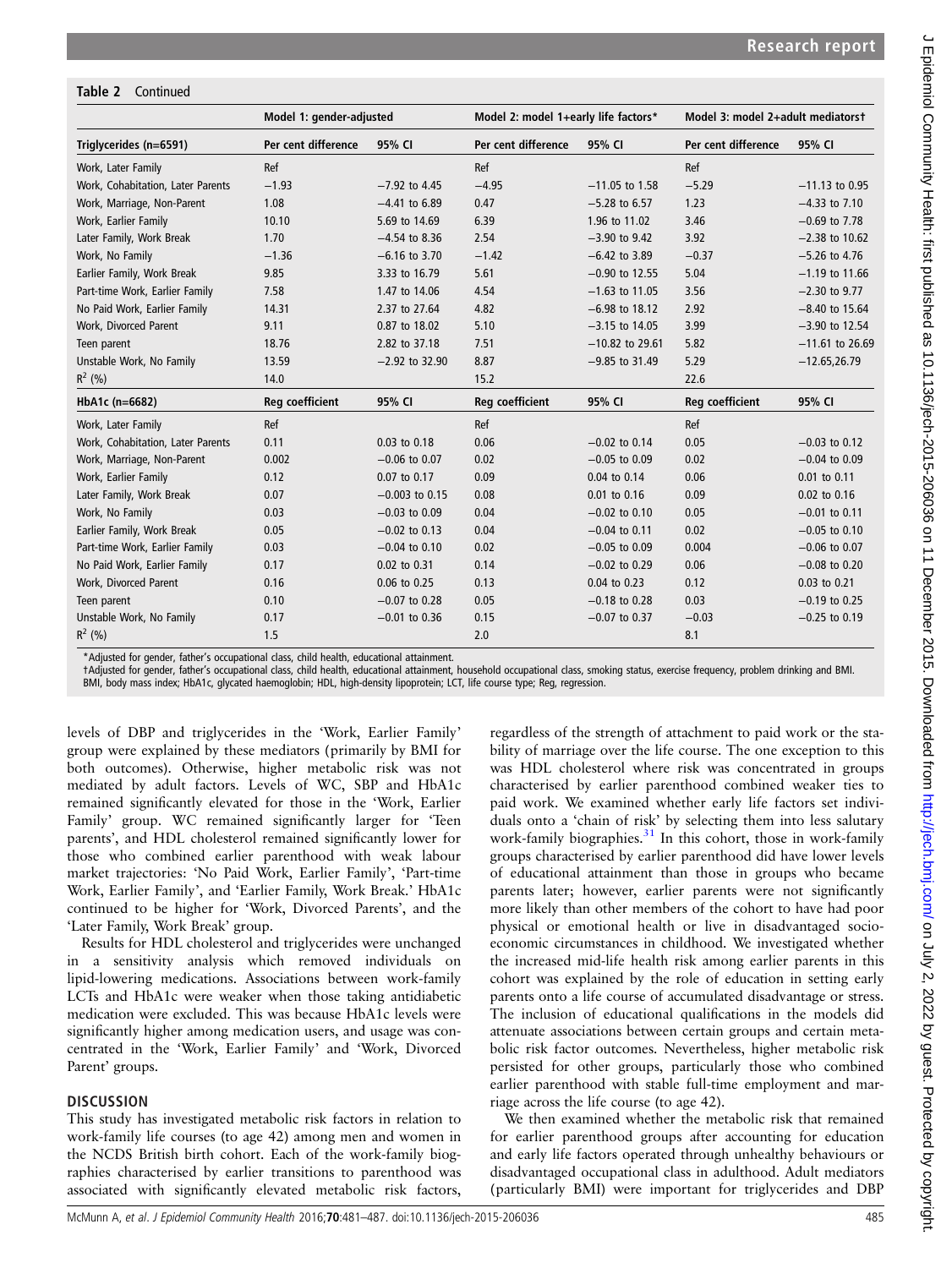only. This attenuating role of BMI suggests metabolic risk may be working partly through obesogenic lifestyle factors among earlier parents. A recent British study showed early parenthood to be linked with lower levels of physical activity in later life,  $27$ and previous studies have suggested that parents of preschool-aged children are significantly less likely than other parents and non-parents to find time for exercise.<sup>[33](#page-6-0)</sup> Perhaps if parenthood begins at younger ages, unhealthy behavioural patterns (such as lack of exercise) are established which persist across adulthood.

The metabolic risk among earlier parents that was unexplained suggests mediation through paths not well captured in this study, such as chronic stress related to parenting with fewer financial, emotional and developmental resources, or simply that later parents have had less life course exposure to the stresses of parenthood by midlife. Prior work on the health consequences of age at parenthood has tended to be US-based.<sup>25</sup> <sup>28</sup> However, a previous study of early adult transitions in this British birth cohort showed early parenthood to be associated with higher levels of depressive symptoms at age  $33<sup>29</sup>$  $33<sup>29</sup>$  $33<sup>29</sup>$  and research on an earlier born British birth cohort found an increased risk of coronary heart disease among women and men who became parents at an early age. $26$  Most recently, a longitudinal British study showed early parenthood to be linked with increased allostatic load and long-term illness in later life.<sup>27</sup> Authors of these studies speculate that younger parents have accumulated less human and social capital to cope with the stresses of parenting. It is important to note that none of the work-family life courses defined in the current study are characterised by older entry into parenthood (beyond age 35) when social and biological processes may work in differing directions.[41 42](#page-6-0) The majority of individuals in our 'later family' groups had entered parenthood by age 31, and nearly all (96%) were parents before age 35.

We did not find significant gender differences in associations between work-family LCTs and metabolic risk factors, and this was unexpected. Groups characterised by earlier transitions to parenthood were associated with increased metabolic risk for both men and women. However, there were almost no men in types characterised by weak(er) ties to paid work (including three of the 'earlier family' groups), making gender differences in the health risks for these groups difficult to detect.

Previous studies have generally shown worse health profiles for those taking periods of time out of employment to look after the home and family.<sup>[13](#page-6-0)–20</sup> For example, in an older British cohort, obesity prevalence in mid-life was higher among women who spent long periods out of the labour market to care for children, compared with those who combined stronger ties to paid work with motherhood and a stable marriage.<sup>[13](#page-6-0)</sup> Similarly, a recent multichannel sequence analysis of work-family LTCs in the USA showed elevated rates of mortality among non-working mothers, particularly those who were single.<sup>[20](#page-6-0)</sup> In this cohort, not all groups with weak ties to the labour market had elevated metabolic risks; rather, risks tended to be concentrated more specifically among those with weak ties who were also earlier parents. The divergence may partly reflect the fact that previous studies have not simultaneously taken account of the timing of parenthood and work breaks.

Limitations of this study include the inability to investigate qualitative aspects of work and family relations (such as satisfaction, trust, reciprocity, support or control). We were also unable to consider resources available for childcare or the extent to which employers accommodate parental responsibilities. Individuals in our LCTs characterised by later transitions to

parenthood were less likely be lost to follow-up than individuals from other LCTs. This bias may underestimate the health advantages in this group if less healthy earlier parents were lost to follow-up. Additionally, we did not include comorbidities which might influence metabolic risk factors, although these may represent health outcomes which overlap conceptually with our risk factors, as well as potential precursers of metabolic risk.

On the other hand, this study has a number of strengths. It uses multichannel sequence analysis to simultaneously consider work, partnerships and parenthood histories of both women and men throughout the prime working and childrearing years. By including both men and women, we learned that work and family life courses, and particularly the timing of parenthood, are associated with health risk factors for men as well as women. By examining multiple domains simultaneously we were able to show that, for HDL cholesterol in particular, risk was concentrated among those who combined earlier parenthood with weaker ties to paid work. The longitudinal design also allowed for the consideration of prior childhood factors which may confound associations, and demonstrated that metabolic risk persisted after their inclusion, particularly for those who combined earlier parenthood with stable full-time employment. Another strength of this study is that missing data were accounted for using multiple imputation, allowing us to retain as many cases as possible while also ensuring accurate representation of work and family histories. And finally, in contrast to many previous studies linking work and family histories to subjective health, we used objective markers of health. The use of objective biomarkers reduces reporting bias and suggests links between work-family life courses and physical health in addition to any links which may exist with mental health.

In conclusion, this is one of the first studies to link earlier parenthood with objectively measured biological health risk factors in mid-life, independent of health status prior to parenthood. Further work is needed to investigate the causal mechanisms

## What is already known on this subject

Previous studies have generally found better health among people who combine paid work with family responsibilities; however, this work has generally excluded men and relied on subjective measures of health measures and information about work and family from only one or two time points in the life course.

# What this study adds

Metabolic risk factors were investigated in relation to holistic work-family life courses (to age 42) among men and women in the National Child Development Study 1958 British birth cohort. Life courses characterised by earlier transitions into parenthood (when cohort members were in their teens or early twenties) were associated with significantly increased metabolic risk in middle age, regardless of the strength of their attachment to paid work or the stability of their marriage over the life course. These associations were only partially attenuated by educational qualifications, early life circumstances or adult mediators, and associations between work-family life course types and metabolic risk factors did not differ significantly by gender.